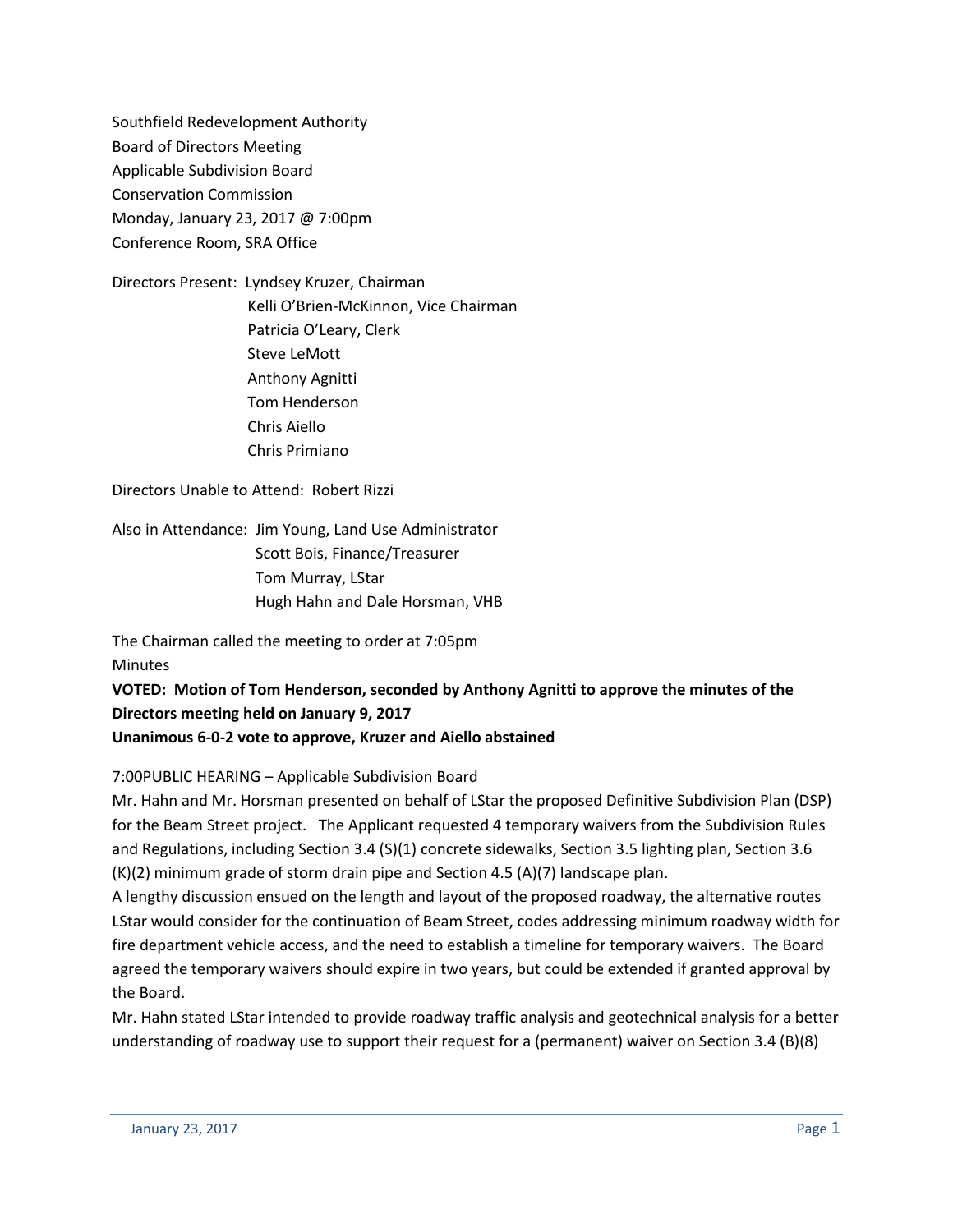pavement depth. Mr. Henderson suggested instead of a waiver on Section 3.4 (B)(8), that approval of the Definitive Subdivision Plan be conditioned upon the approval of LStar's pending analysis and pavement plan.

Further discussion ensued on LStar's request for a (permanent) waiver on Section 3.6 (K)(1) minimum wet utility separation of storm water and sewer water.

Mr. Young noted LStar's construction cost estimate for a performance bond of \$870,442.95 only covered work for the interim roadway condition. The estimate was forwarded to Weymouth DPW's Engineering Division; and they indicated they were comfortable with the bond amount. The Board voiced concerns on the cost of lighting, sidewalks and landscaping, and the lack of a definitive timeline to complete the roadway. Mr. Young noted the Board would have opportunity to revisit the additional costs when the Applicant presents plans for the extension of Beam Street.

## PUBLIC COMMENT

Mr. Galluzzo, East Bridgewater, inquired if reduced pavement depth could withstand heavy equipment traffic, and was informed that the initial waiver request was just for the reduced thickness of one of the layers of asphalt.

Mrs. Parsons, Rockland, inquired if there would be increased storm water flow into French's Stream and was informed that the storm water collection system would not increase Stormwater runoff into French's Stream.

# **VOTED: Motion of Chris Primiano, seconded by Pat O'Leary, to close the Public Hearing Unanimous 8-0 vote**

The Hearing closed at 7:45pm

### Board Measure 17-004

**VOTED: Motion of Tom Henderson, seconded by Chris Aiello, to approve with conditions the Application for Approval of a Definitive Subdivision Plan for Beam Street submitted by LStar Southfield, LLC, and to waive the following sections of the Subdivision Rules and Regulations, the temporary waivers are approved for only two (2) years and will require a request for renewal if the applicant desires to extend beyond two years:**

**Section 3.4(S)(1) Standard concrete sidewalks (temporary)**

**Section 3.5 Lighting Plan (temporary)**

**Section 3.6 (K)(1) Minimum wet utility separation (permanent)**

**Section 3.6(K)(2) Minimum grade of storm drain pipe (temporary)**

**Section 4.5 (A)(7) Landscape Plan (temporary)**

**Unanimous 8-0 vote**

Conservation Commission - Order of Conditions Extension Request (OOC)

Mr. Young noted receipt of a letter from Tetra Tech requesting an Extension to the Order of Conditions for a three year period to January 13, 2020 on MassDOT's Route 18 Widening and Reconstruction Project. It was noted the original OOC was issued in 2014, but construction had not yet begun.